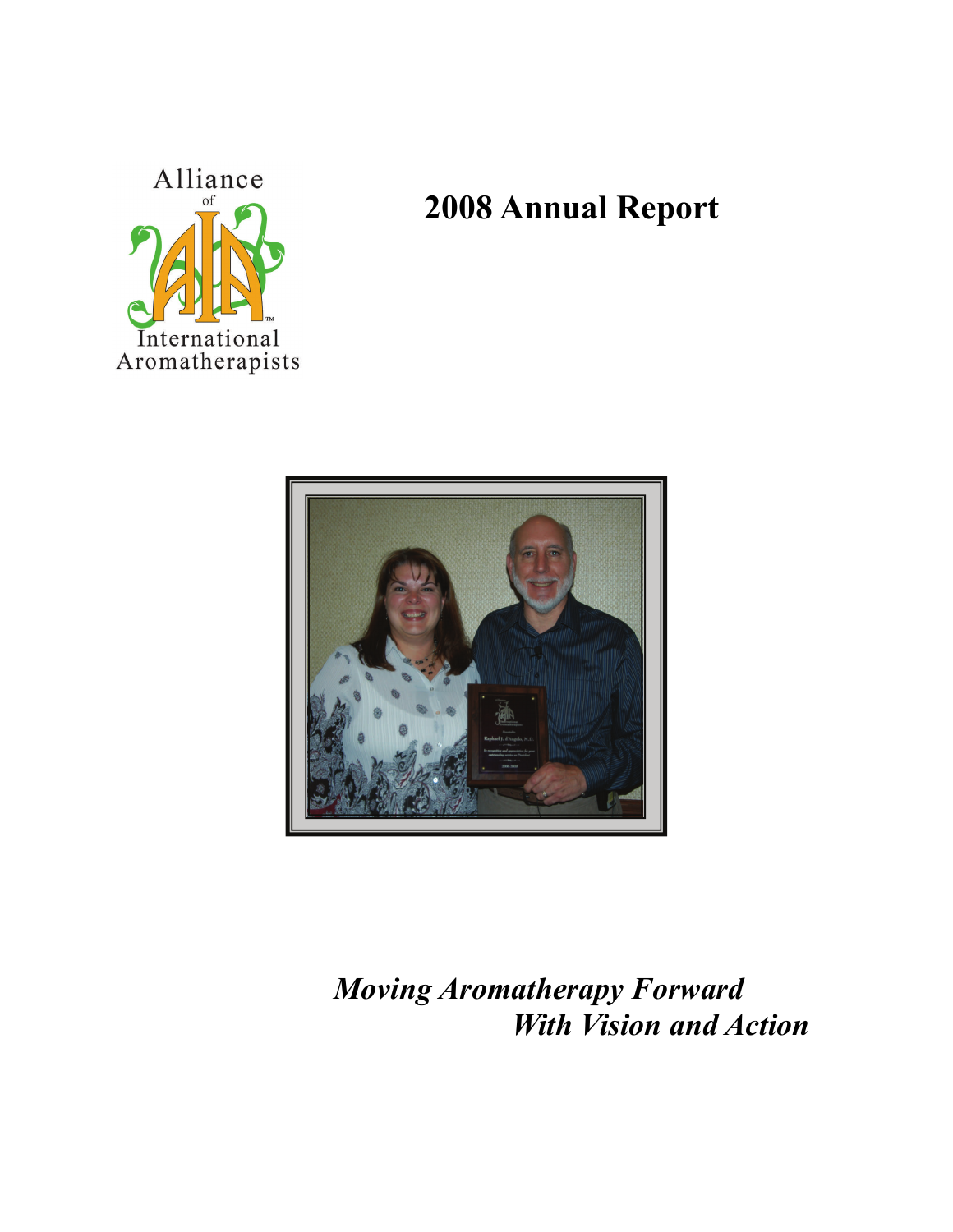#### **Overview of the Alliance of International Aromatherapists**

The Alliance of International Aromatherapists (AIA), a non-profit 501(c)(3), is a visionary organization formed for the purpose of providing public education through scientific research and educational programs.

AIA produces monthly educational teleconferences rich with vital information and educational topics provided by experts in aromatherapy and related healthcare fields. Our e-newsletter, published monthly, is filled with aromatherapy news, articles, tips and announcements.

#### *Our Vision*

The Alliance of International Aromatherapists is the leading aromatherapy organization making aromatherapy an accessible, common, and respected holistic healing modality throughout the world.

#### *Our Mission*

AIA unites aromatherapists from around the world to advance research and professionalism within the aromatherapy industry. As a result the public has the option for a reputable, natural and complementary form of health care.

#### *Our Values*

We believe:

- Essential oil therapy is a scientifically proven healing modality that should be accessible to everyone.
- Through continued solid scientific research, we expand the understanding of essential oil therapy and its effect on mind, body and spirit.
- Through professional and responsible use of essential oil therapy, clinical aromatherapists are equipped to infiltrate the medical community.
- Through standardizing education and qualifying criteria in North American we create a foundation of professionalism and common lines of communication with other health care professionals and regulatory agencies through out the world.
- By supporting earth friendly harvesting and processing practices of aromatic plants we bring greater health to the Earth and her people.

#### **Board of Directors of the Alliance of International Aromatherapists**

| Lora Cantele, RA, CSRT, AAS       | Beverly J. Day, MBA, CFE, CA, RA     |  |
|-----------------------------------|--------------------------------------|--|
| President                         | <b>Executive Director, Treasurer</b> |  |
| Nancy Cullen Graves, BS, MBA, CA  | Debbie Freund, RN, CCAP              |  |
| Secretary                         | Director                             |  |
| Nicola McGill, LLSA, MIFA, NCBTMB | Lisa Davis, RA                       |  |
| Director                          | Director                             |  |

**Eileen D. Cristina, CMP, ACA Director** 

*Cover* 

Raphael d'Angelo, MD, President, receiving service recognition from incoming President, Lora Cantele, at the October 2008 AIA Conference and Membership Meeting